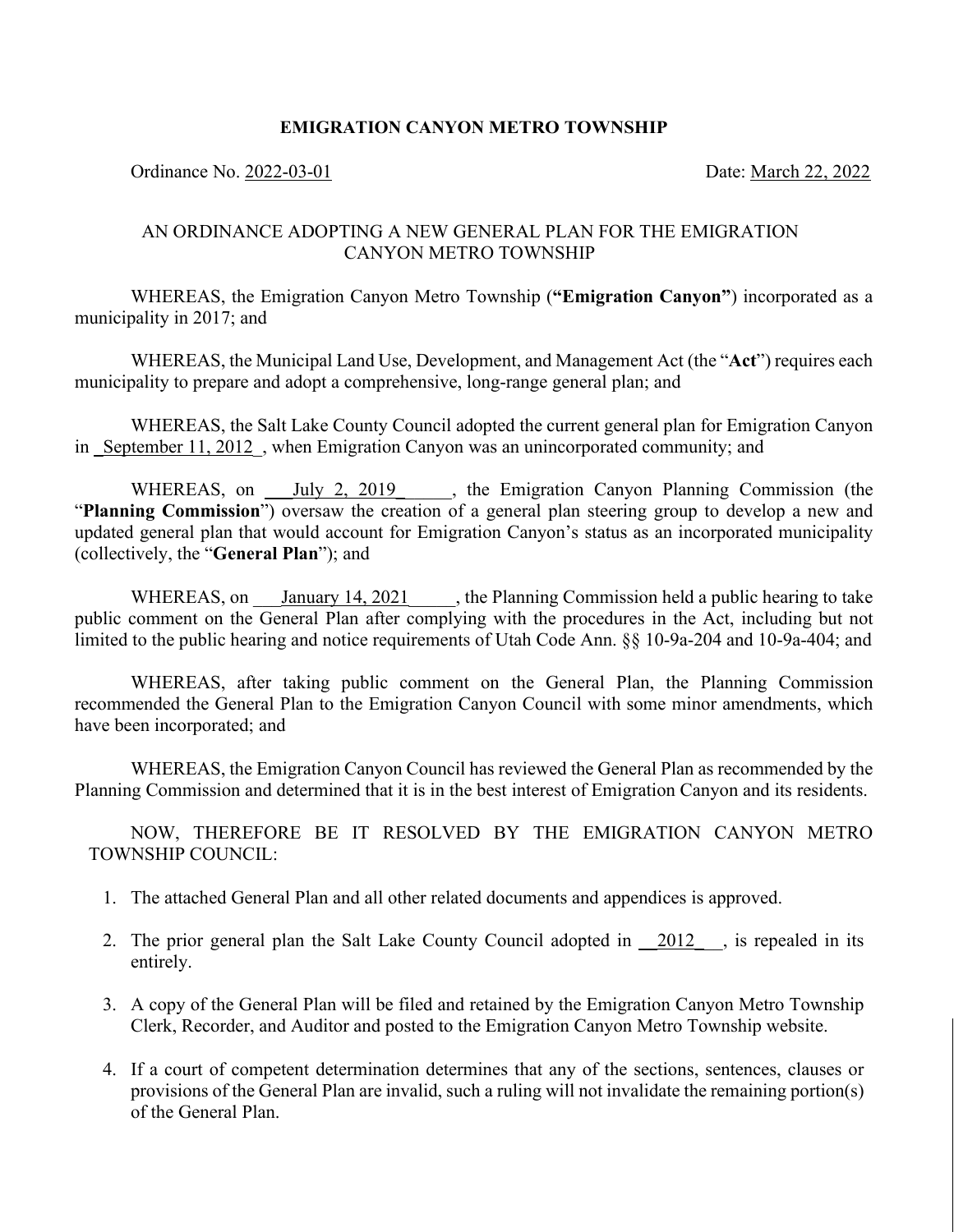- 5. Staff is directed to identify those portions of the Emigration Canyon Metro Township Code that need to be updated to conform to the General Plan and to recommend proposed changes to the Council.
- 6. Pursuant to Utah Code Ann. §§ 10-3-711 and –712, this ordinance will take effect twenty (20) days after its publication in a newspaper published in and having general circulation in Salt Lake County or 30 days from the effective date of this ordinance, whichever is closer to the effective date.

APPROVED and ADOPTED this  $\frac{22}{24}$  day of March , 2022.

EMIGRATION CANYON METRO TOWNSHIP COUNCIL

 $\mathbf{By:}$ 

Joe Smolka, Mayor

ATTEST

APPROVED AS TO FORM:

 $\mathcal{L}_\mathcal{L}$ Sherrie Swensen, Clerk/Recorder

# METRO TOWNSHIP ATTORNEY

VOTING

| Council Member Brems voting  |  |
|------------------------------|--|
| Council Member Harris voting |  |
| Council Member Hawkes voting |  |
| Council Member Pinion voting |  |
| Mayor Smolka voting          |  |

| (Complete as Applicable)     |
|------------------------------|
| Date of publication:         |
| Effective date of ordinance: |
|                              |